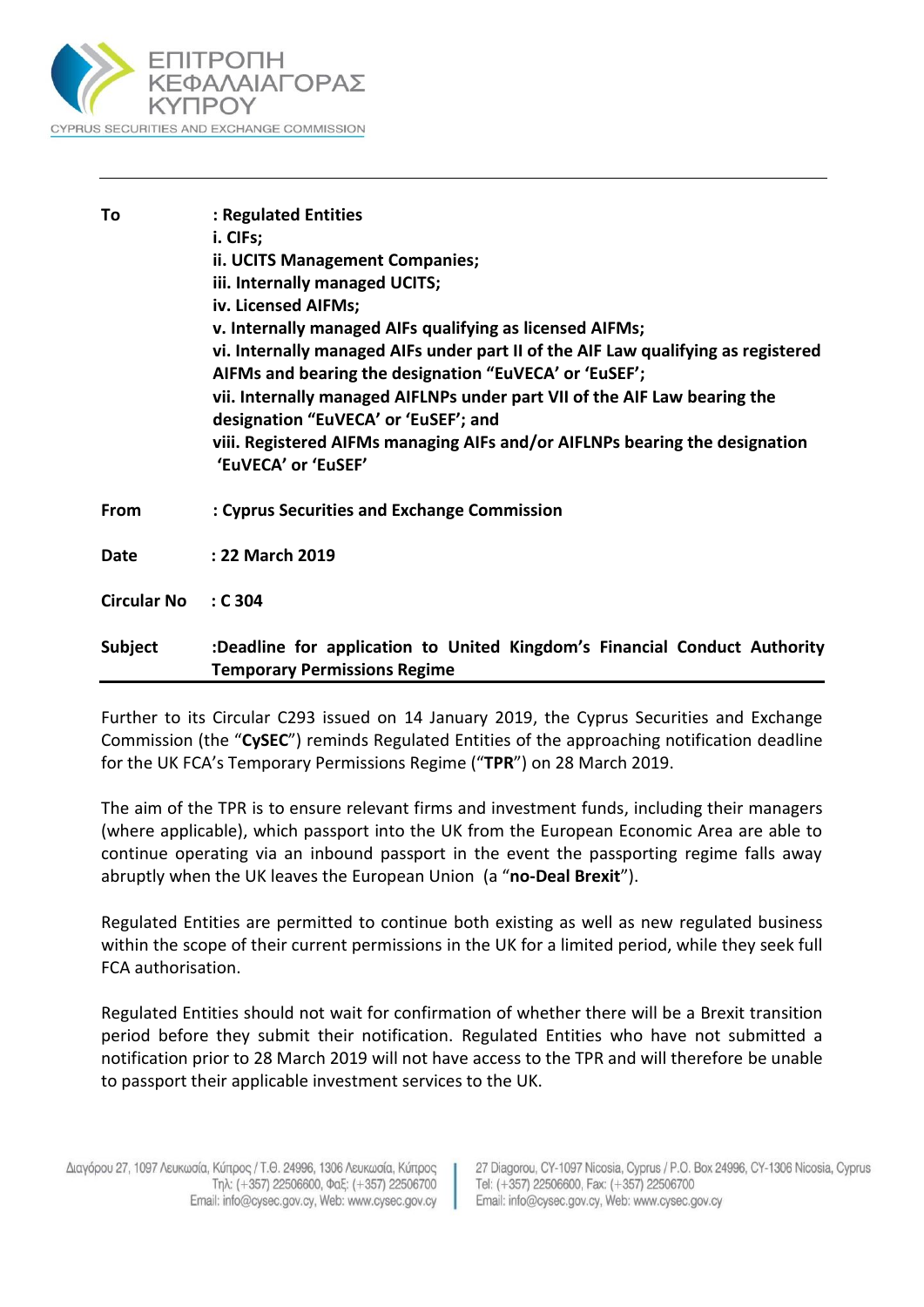Further information on the TPR and on how to submit the relevant notification, is laid down in the CySEC [Circular](https://www.cysec.gov.cy/CMSPages/GetFile.aspx?guid=09a6ee0f-e98d-4906-ab2f-ef749b49449c) **C293**.

In summary:

- i. Regulated Entities who have notified the UK FCA in respect of the TPR must also notify CySEC by 28 March 2019. To do so, Regulated Entities must complete and send to [mifid.notificationsTPR@cysec.gov.cy](mailto:mifid.notificationsTPR@cysec.gov.cy) the form attached hereto as **Appendix I**.
- ii. Once CySEC receives this information, it will update its records and website on those Regulated Entities providing cross-border services<sup>1</sup> to the UK using the TPR accordingly.

For any Regulated Entity, that will not notify CySEC, any relevant references to the UK will be deleted from CySEC's website.

iii. In the event of a no-deal Brexit, the UK will be treated as a third country as of 30 March 2019 and any rights on cross-border services under the passporting regime will fall away.

Cyprus Investment Firms who will not use the TPR but intend to provide services to the UK post-Brexit will have to comply with CySEC's [Circular](https://www.cysec.gov.cy/CMSPages/GetFile.aspx?guid=e8ee6c8e-880d-4593-8448-ebd86516991f) **E256**.

There is still uncertainty as to the final timing and conditions of the UK's exit from the European Union and the process of withdrawal therein. Should the timing and conditions of Brexit change, CySEC may adjust its approach and will inform its Regulated Entities of any changes in its approach as soon as possible.

At the same time, CySEC is intensively elaborating on the possible repercussions of a no-Deal Brexit and will take all necessary and proportionate action to alleviate such repercussions, to the extent possible. To this end, CySEC is party to the No-Deal Brexit Memoranda of Understanding ('**MoUs**'), which have been agreed by the European Securities and Markets Authority and European securities regulators, including CySEC, with the FCA<sup>2</sup>.

The MoUs will provide a backstop in the case of the UK leaving the EU without a withdrawal agreement and will ensure that the appropriate communication channels will still be in place between CySEC and the UK FCA. This will ensure that the cooperation between the CySEC and the FCA will not be affected, that the investors' protection will not be put at risk and that the collaboration between the Regulated Entities and regulated entities in the UK will not be disrupted, to the extent possible.

l

27 Diagorou, CY-1097 Nicosia, Cyprus / P.O. Box 24996, CY-1306 Nicosia, Cyprus Tel: (+357) 22506600, Fax: (+357) 22506700 Email: info@cysec.gov.cy, Web: www.cysec.gov.cy

 $1$  Consisting of the passporting rights of free provision of services and activities, establishment of branches and use of tied agents.

<sup>2</sup> <https://www.cysec.gov.cy/CMSPages/GetFile.aspx?guid=ab44dfa0-760d-4774-bc8d-df109e3ff786>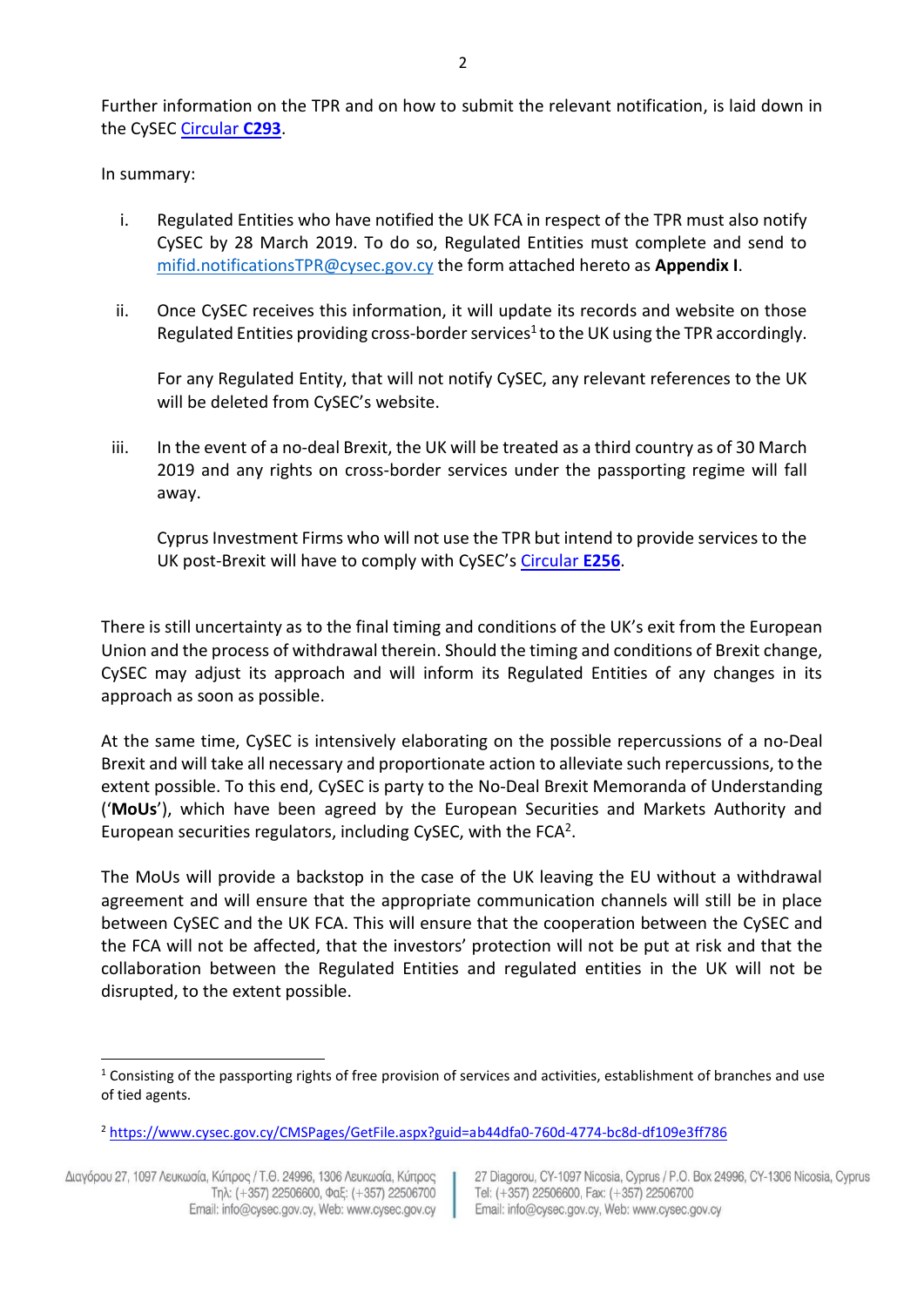MoUs between the respective competent authorities is, where applicable, a prerequisite under the EU Law where the delegation of collective portfolio management functions by Cypriot fund managers and Cypriot self-managed funds takes place towards regulated entities domiciled in a third country (such as the UK in case of a no-Deal Brexit).

Sincerely,

Demetra Kalogerou Chairwoman of the Cyprus Securities and Exchange Commission